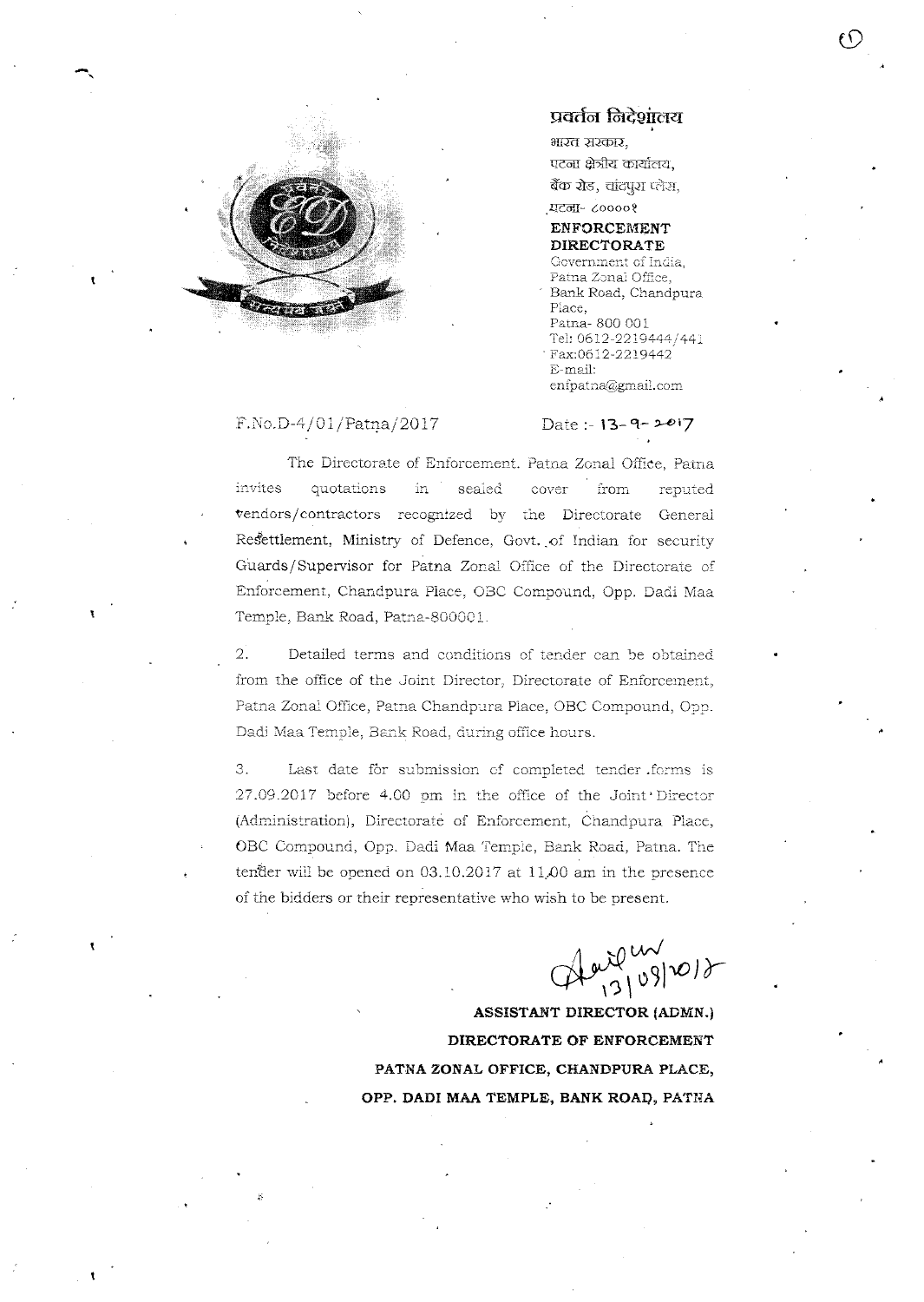

F.No.D-4/01/Patna/2017

# प्रवर्तन निदेशालय

भारत सरकार, पटना क्षेत्रीय कार्यालय, ब्रैंक रोड, चांदपुरा प्लेस,

पटना- ८००००१ **ENFORCEMENT** 

**DIRECTORATE** Government of India, Patna Zonal Office, Bank Road, Chandpura Place, Patna-800 001 Tel: 0612-2219444/441 Fax:0612-2219442 E-mail: enfpatna@gmail.com

Date:  $13 - 9 - 2017$ 

August.

### NOTICE CALLING FOR QUOTATIONS

The office of the Directorate of Enforcement intends to call for quotation for supply of security guards for the Patna Zonal Office, of this Directorate. The detailed terms and conditions can be collected from the undersigned during working hours. The interested parties may submit the quotation of the Assistant Director (Admn.), Chandpura Place, OBC Compound, Opp. Dadi Maa Temple, Bank Road, Pátna-1. The last date for submission of quotations in sealed covers is 27.09.2017 at 4.00 PM. The bide will be opened on 03.10.2017 at 11:00 hrs.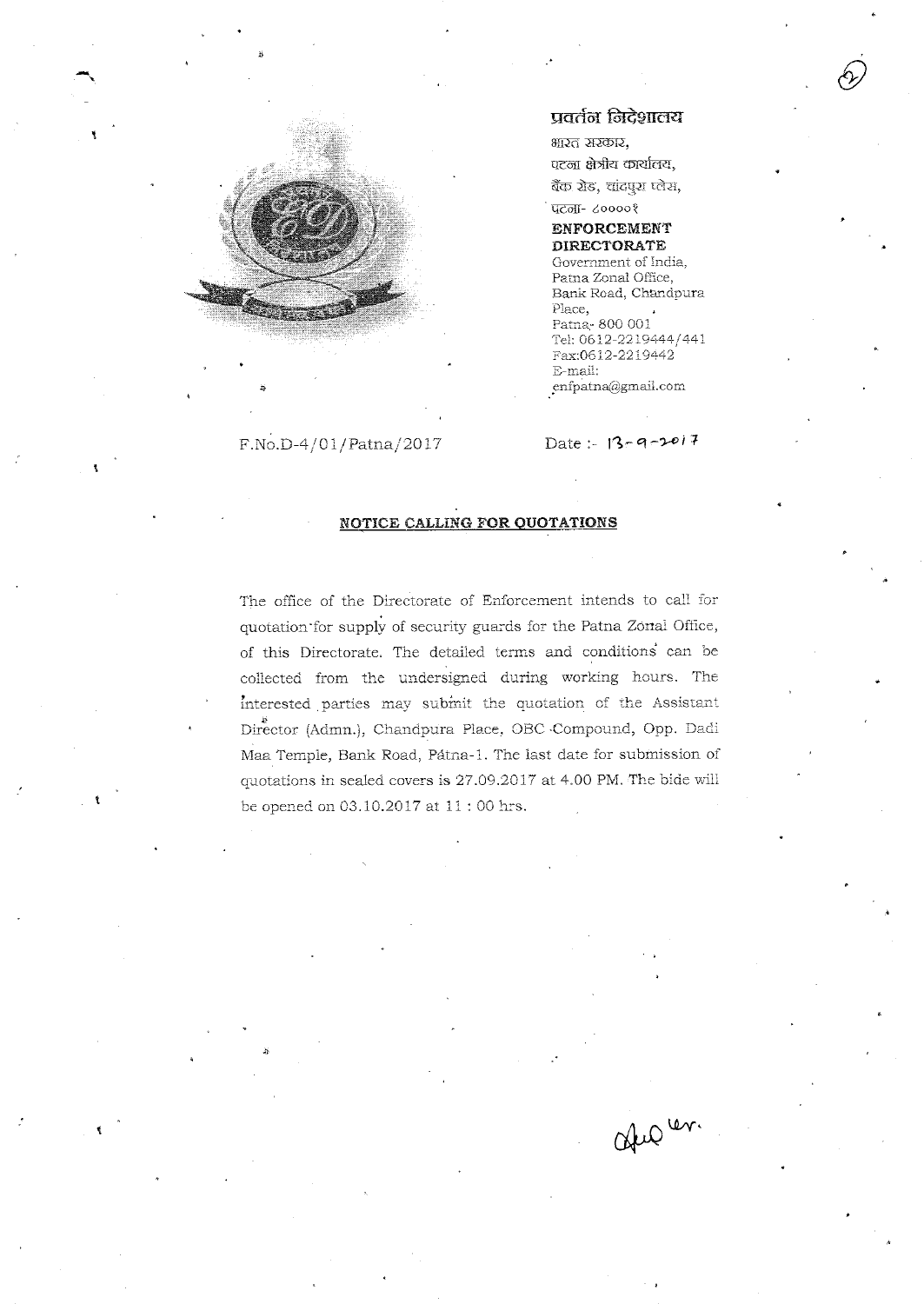# I. Scope of Work:

| Sl. | Name of the Building                   | of <sub>1</sub><br>Total No. | Remarks                        |
|-----|----------------------------------------|------------------------------|--------------------------------|
| No. |                                        | Security                     |                                |
|     |                                        | personnel                    |                                |
|     |                                        | required                     |                                |
| 1.  | Directorate of Enforcement,            | 3-guards                     | Security personnel will        |
|     | Govt. of India, 1 <sup>st</sup> Floor, | 1-supervisor                 | be used in shifts for          |
|     | <b>OBC</b><br>Chandpura Place,         |                              | (eight)<br>continuous 8        |
|     | Compound, Opp. Dadi Maa                |                              | per<br>hours <b>hour</b><br>as |
|     | Temple, West Gandhi Maidan,            |                              | $-$ the<br>requirement of      |
|     | Bank Road, Patna-800001                |                              | Directorate                    |
|     |                                        |                              |                                |

### II. General Instructions:

- 1 Quotation without any documents as above are liable to be rejected.
- 2 Quotation with false/misleading documents/information will lead to disqualification of tenders.
- $3<sub>1</sub>$ The agency should provide services of security guards round the clock including holidays.

## III. Selection Criteria:

Quotation will be finalized based on the suitability of the agency with reference to the prescribed criteria and other competitiveness, Preference shall be given to agencies approved/recognized by Directorate General, Resettlement, Govt. of India, Ministry of Defence.

### IV. Qualification of Security Guards:

The guards provided should bear good character, Conduct & behavior, competent and qualified to perform the security duties for which they are deployed. They shall not be beyond the age of 55 years. This office sha1l have the right to ask the security agency to remove any security personnel considered incompetent or found unsuitable or for any other reason. Persons removed for the above reasons shall not be deputed again without the consent or the Directorate.

Alect av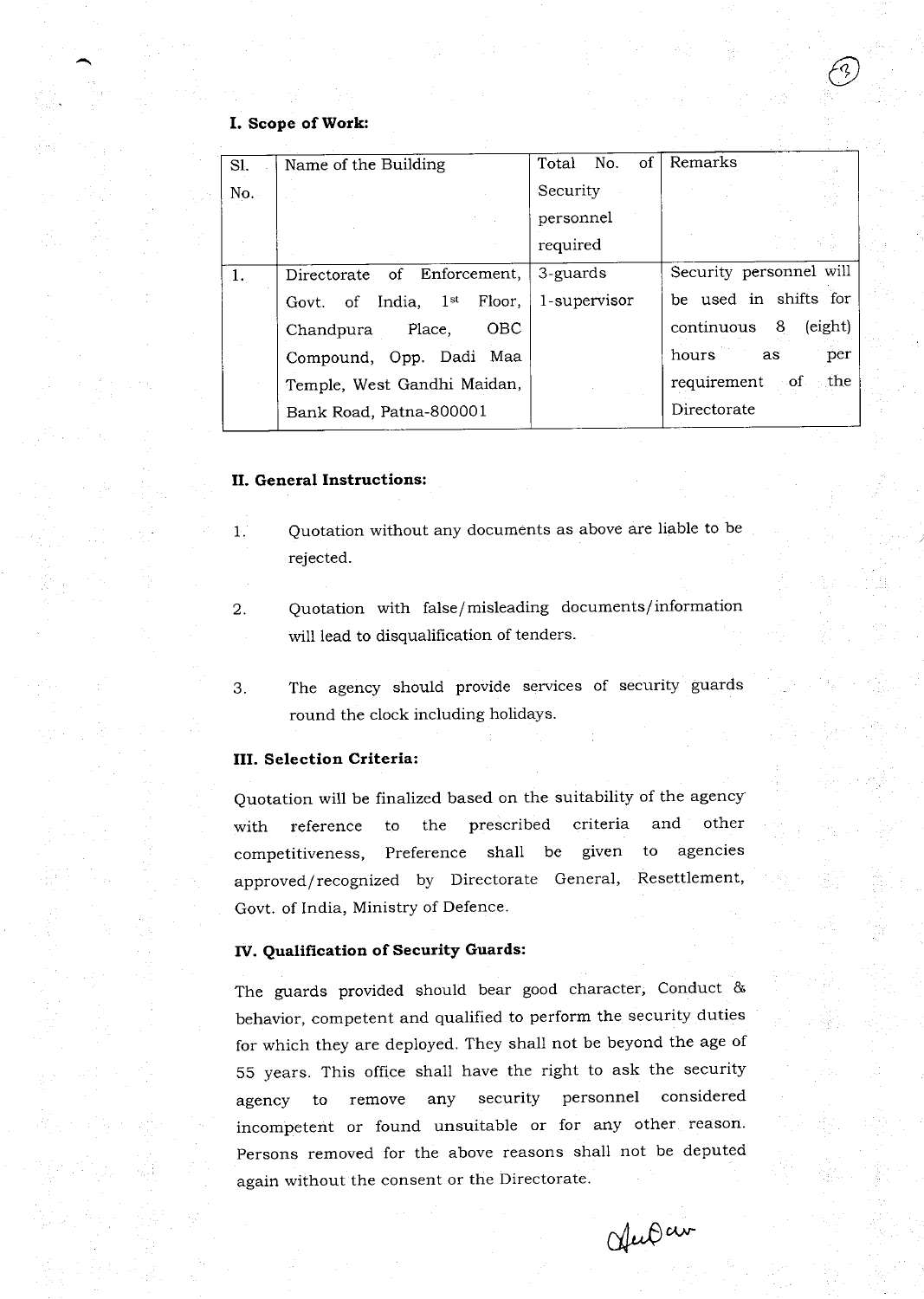# V. Duties of the Security Guards:

I

 $\overline{2}$ .

3

4

5

6

- The personal can not claim any employer employee relationship with the Department.
	- The personnel ought to be polite, courteous but firm, disciplined, physically frt, alert and smartly dressed in neat and tidy Uniform.
- The personnel should also be capable to attend the distinguished visitors VIPs and Officers with compliments.

Maintain strict security of persons, material and premises and maintain Diary to note all important event/ happening/ information received for passing on to the management. To be entirely responsible for thefts of easily movable items such as office records (files etc.), bathrooms fitting, fans, exhaust fans, telephone instruments, fire extinguishers, or firefighting systems, etc.

- Not to leave the place of duty under any circumstance until and unless properly relieved i.e. signing in handing/taking over register etc.,
- In case of fire, the Security Guard will immediately alert the Staff on duty and assist in Fire Fighting Operation and also inform the building-in-charge of that building. In case of Fire Accident before or after office hours, the Guards shall inform the nearest Fire Station, Police Station and Building-in-charge.
- Security guards must watch that there are unidentified/unclaimed/suspicious objects lying persons loitering in the building/premises. no or
- B

9.

7

The names of the security guards should always be displayed by them on their uniforms for the purpose of identification.

The agency should arrange for surprise checks (during day and night) to check the alertness and attentiveness of the Security Guards.

Chemit av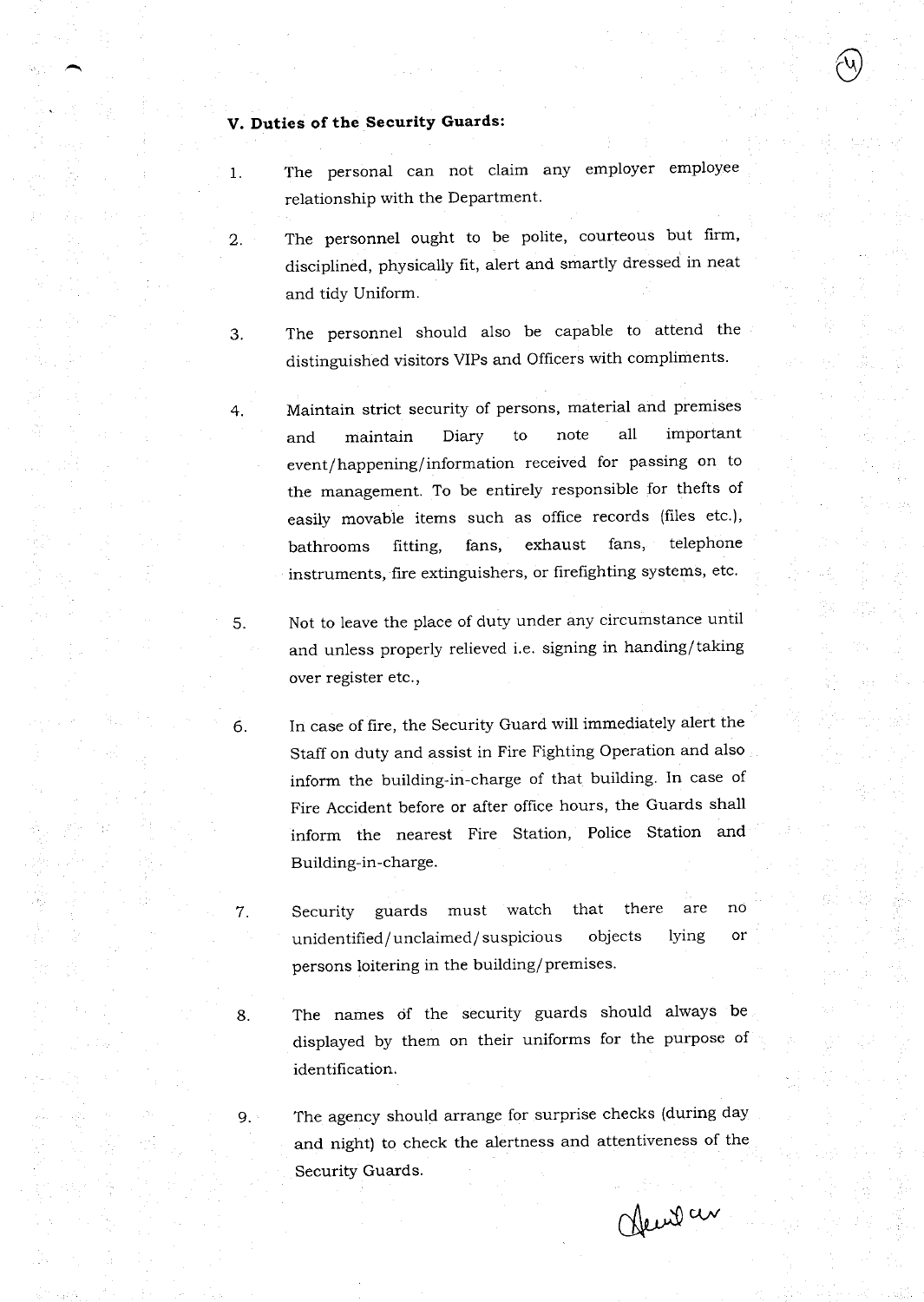10. The Security Guards should check the bags/briefcase of the visitors, if considered necessary.

O

The security guards shall at all times comply with all directions and instructions of the competent authority. Non-compliance of instructions may lead to termination of agreement. 11

## VI. Duties and Responsibilities of the agency:

- The security guards must be rotated from their deployment at an interval of 6 months. 1
- The security guards deployed will be deemed as such for all purposes and the agencies shall be fully responsible for payment of wages and other dues and compliance of all labour laws applicable to them. 2
- 3. The agency, on award of the contract, should execute an agreement on Rs. 100 stamp paper with Directorate of Enforcement incorporating the above terms and conditions.

## VII. Other conditions:

1

2

- The contract is initially for a period of one year from the date of issue of work order and can be extended further, if the services provided by the agency are satisfactory, Directorate of Enforcement reserves the right to prematurely terminate the agreement without assigning any reason therefore by giving one month's notice before the expiry of contract period.
- The agency should be willing to provide additional security guards on certain contingencies on payment of proportionate amount. Directorate of Enforcement may also increase the number of security guards required depending upon future requirement.

#### VIII. Payment:

The vendor shall submit the bill at the end of every calendar month along with a certificate from the Assistant

Official are